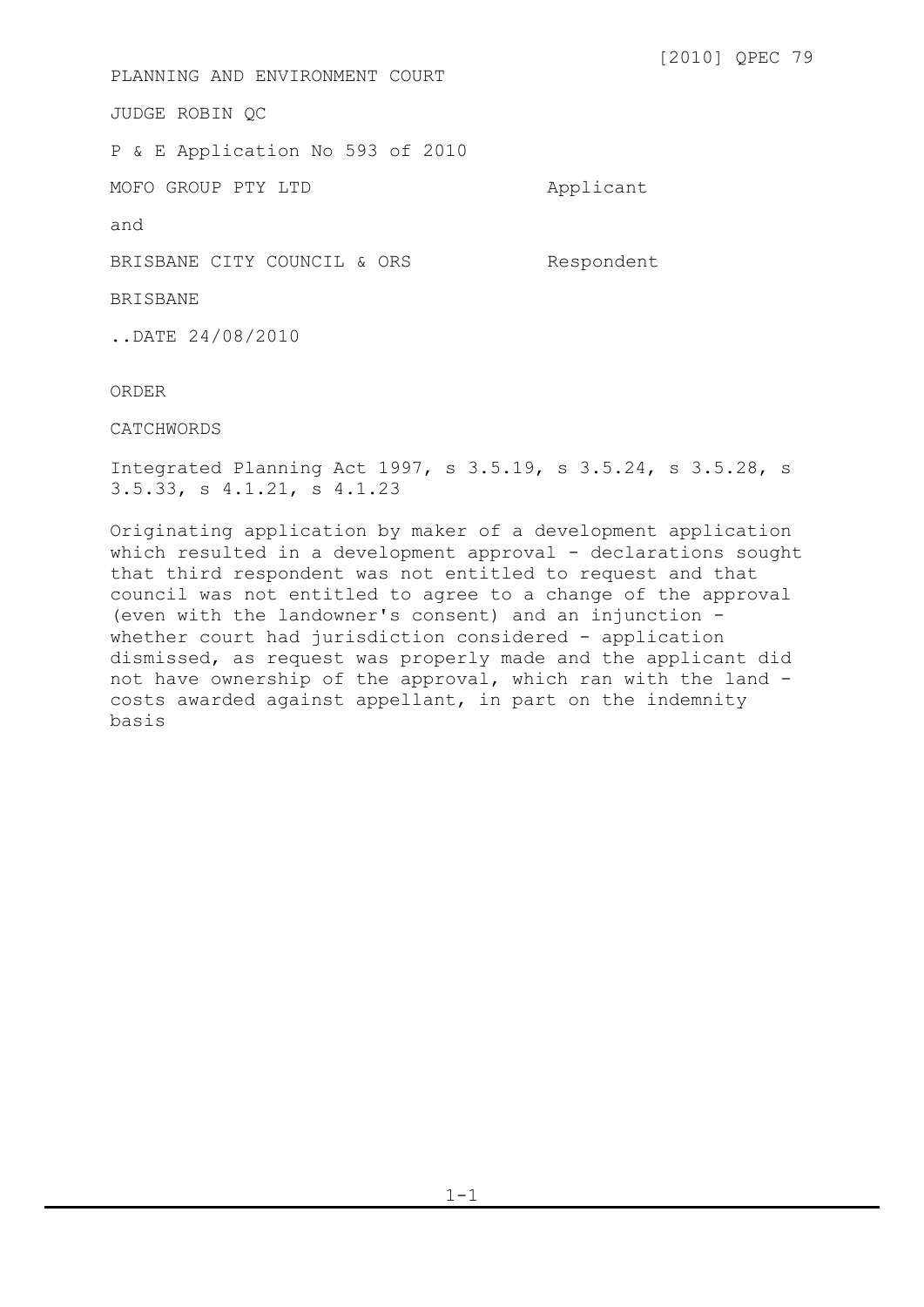HIS HONOUR: This is an application by Mofo Group Pty Ltd calculated to achieve recognition of intellectual property rights it might have from work done and financial contributions made by it towards achieving a development approval which took the form of a negotiated decision notice.

**20** The applicant made its original impact assessable development application with the consent of the owners of the property on or about 10 March 2008, which application was made by a company called Conics (Brisbane) Pty Ltd as its consultants, and sought a development permit for material change of use for multi-unit dwellings for 35 units and a development permit for reconfiguring a lot for 35 lots within a community title scheme.

**30 40** The application, which attracted no submissions, won approval on or about 2 October 2008 but matters were suspended to permit fruitful negotiations which resulted in a negotiated decision notice. This occurred around about 20 January 2009. There was no appeal and the approval came into effect into effect under section 3.5.19 of the Integrated Planning Act 1997 (IPA). Unfortunately for the applicant, it did not complete its intended purchase of the site.

**50** At a later date, the second respondent, Conics (Sunshine Coast) Pty Ltd, made a request to the council for a change to the approval. That was done as disclosed agent of the third respondent, Vantage Holdings Pty Ltd, whose role is not entirely clear.

$$
1-2
$$
 **ORDER 60**

**1**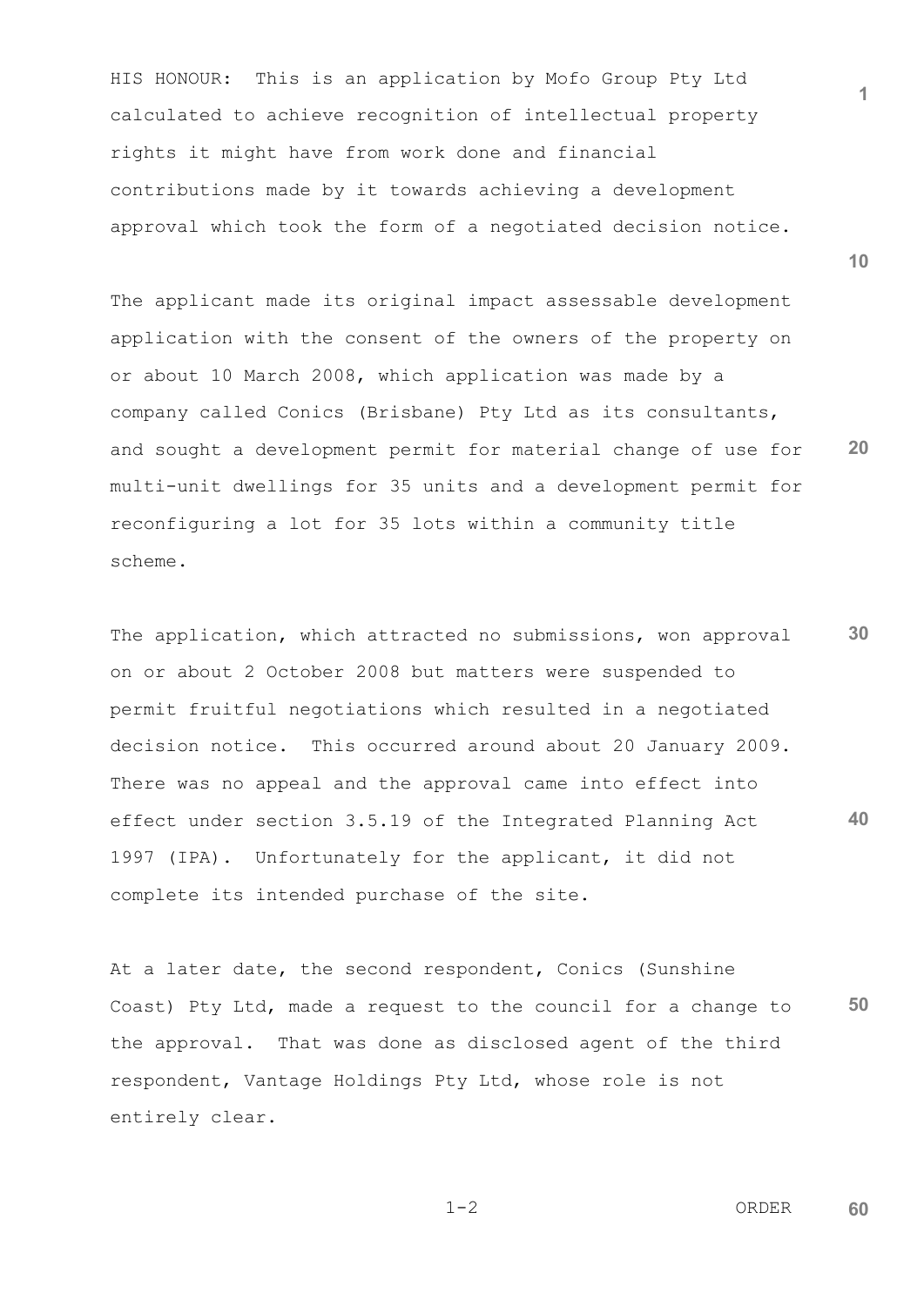The owner of the land now is the fourth respondent, Kinabulu Holdings Pty Ltd. It is well advanced in actual construction of dwellings on the site. The extent to which construction has been carried out and to which Kinabulu Holdings has committed resources is relied on as a reason why, in the exercise of its discretion, the court would not grant the relief sought by the applicant, even if the applicant established a case for it.

**20** What the applicant seeks is a declaration that a changed approval incorporated in a decision notice of 1 December 2009 issued by the first respondent council pursuant to the application made by the second respondent on behalf of the third respondent on or about 20 October 2009 is null and void.

**30** Declarations are sought that the second respondent was neither entitled nor authorised to make the application of 20 October 2009, that the third respondent was no more entitled to do that, and that the first respondent was not entitled or empowered to consider that application.

An injunction is sought restraining the third and fourth respondents from proceeding to act in reliance on the relevant permit of 1 December 2009.

**50** This is not the first instance to come before the court of an original developer who conceives a development scheme and applies to a local government for development approval and, in respect of it, has sought to protect its work and investment

 $1-3$  ORDER **60**

$$
1 - 3
$$

**1**

**40**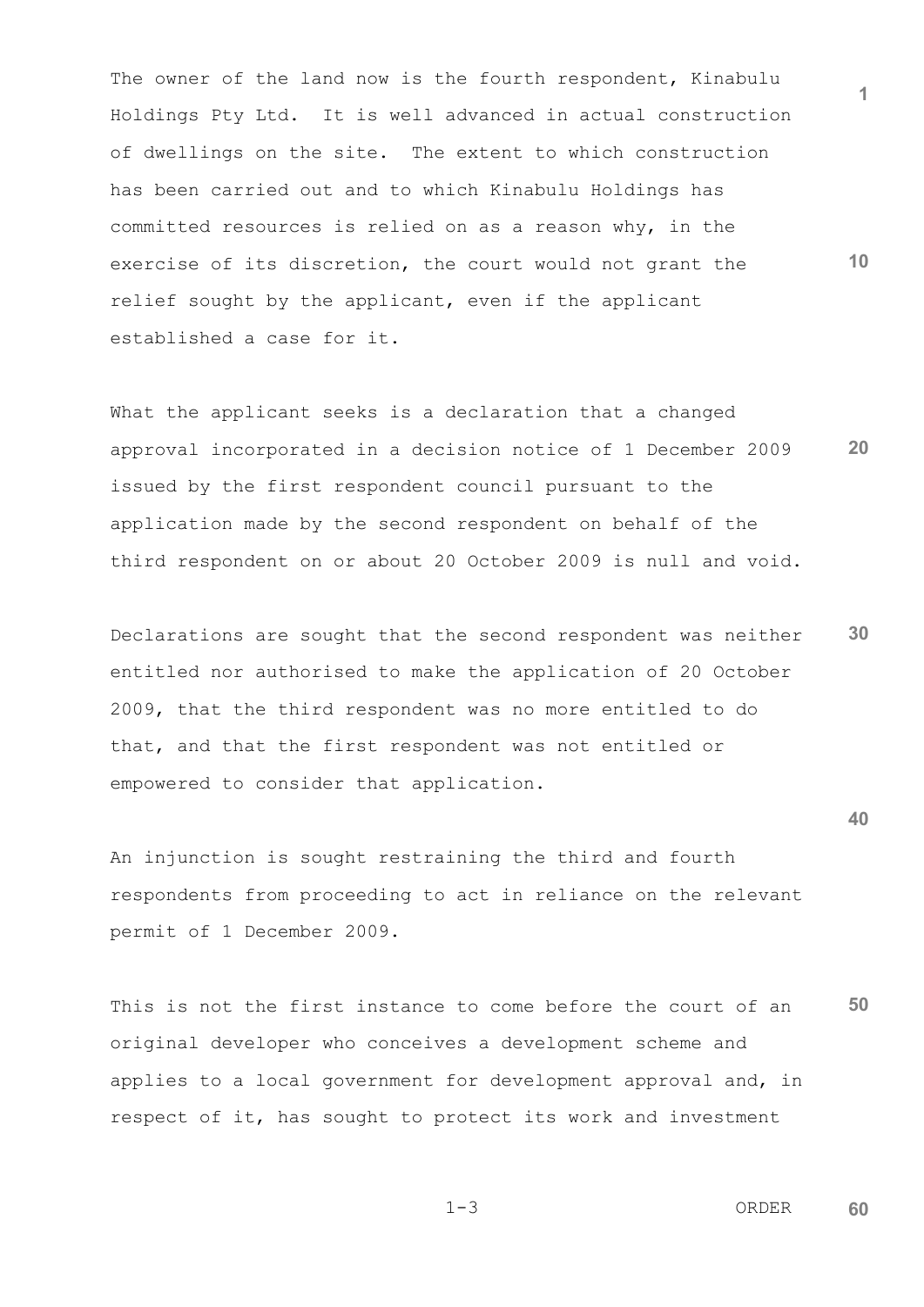in circumstances where, given the way matters have worked out, others are in a position to take advantage of the development application or, in this instance, the resulting development approval.

**10 20** An early example was Ogle v Pine Rivers Shire Council [2005] QPELR 291. That was followed by Sushames v. Pine Rivers Shire Council [2006] QPELR 188, which was affirmed in the Court of Appeal - [2006] QCA 171. In a different way, Mr Ogle's issues, or some of them, came before the Court of Appeal in Ogle v. Pine Rivers Shire Council [2008] QCA 232.

**30** All of that litigation concerned development applications as opposed to a development approval. Those cases concerned issues as to who could come within the definition of "applicant" for purposes of an applicant appeal under section 4.1.27 of IPA.

**40** Schedule 10 of the Act provides an expansive definition of "applicant" for that purpose as including "the person in whom the benefit of the application vests."

The current application, although it has its genesis in the underlying development application having been the applicant's, is very different, as was emphasised in the Court of Appeal in Sushames.

The owner of land which had given consent to the development application sought to become a party in an appeal arising out

$$
1-4
$$

 $1-4$  ORDER **60**

**50**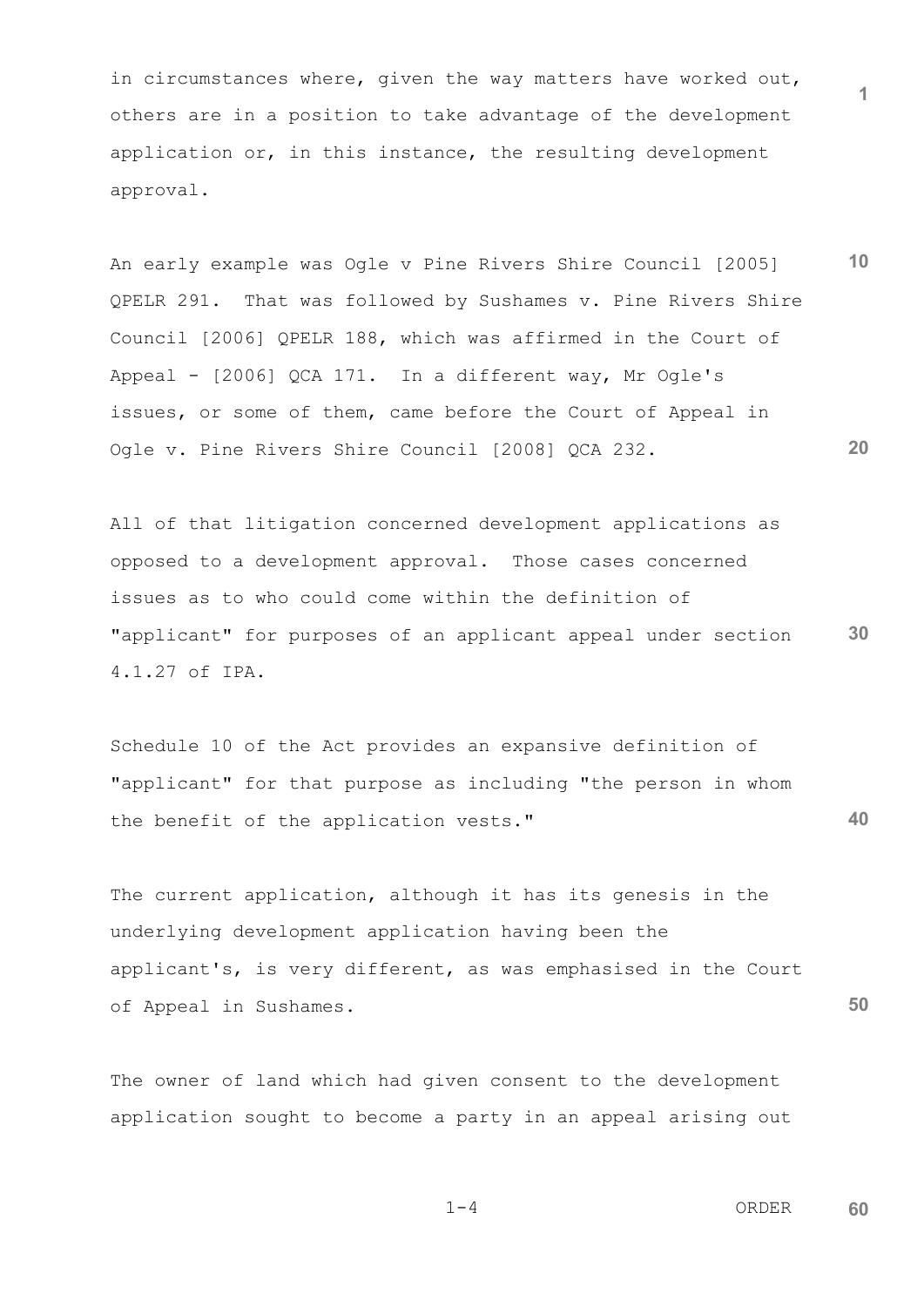of the way in which the council had dealt with the application.

## At paragraphs 20 to 22, the leading judgment states:

"20 The issue is whether the position is now different by reason of the extended definition in the IPA. Counsel for Cennzeal relies upon this Court's decision in Ogle v Pine Rivers Shire Council in which the purchaser from a mortgagee exercising power of sale was held to be an applicant for the purposes of instituting an appeal. The facts of that case are quite different, but the submissions on behalf of Cennzeal are consistent with the reasoning. At para 20 Robin QC DCJ said:

"Intended or not, the effect of the definition of a Ch.4 applicant is to avoid the outcome in Architects Dewar and Condo Fisheries, and to take things further, by recognising as an applicant for appeal purposes a person assuming ownership of the relevant land only after the making of the development application ..."

21 In coming to that conclusion, his Honour considered that, since a development approval attaches to the land and binds the owner, successors in title and occupants, the owner has an "inchoate, future or contingent" benefit, constituted by the chance of the application leading to an approval, which makes the owner a person with a "real interest" in the outcome of the application. While stating that the extended definition "probably connotes a direct benefit" he observed that the word "benefit", in other parts of the Act, was used in the sense of "any advantage, actual or potential" and concluded that the expression should not be construed in a technical or restricted way. He said that the position comes close to an application running with the land for Ch 4 purposes (although he said that he did not have to decide that question). That would be a significant change to the previous position.

22 The interest of the owner in the outcome of a development application is not productive of any right prior to the council's decision on an application, other than the right to grant or withhold consent to the making of the application. The extended definition does not apply to Ch 3. Prior to council's decision, Cennzeal would have had no right to assume the role of applicant or to prevent Soncom from withdrawing the application, even if contractual relations had already ceased."

**50**

**10**

**1**

**20**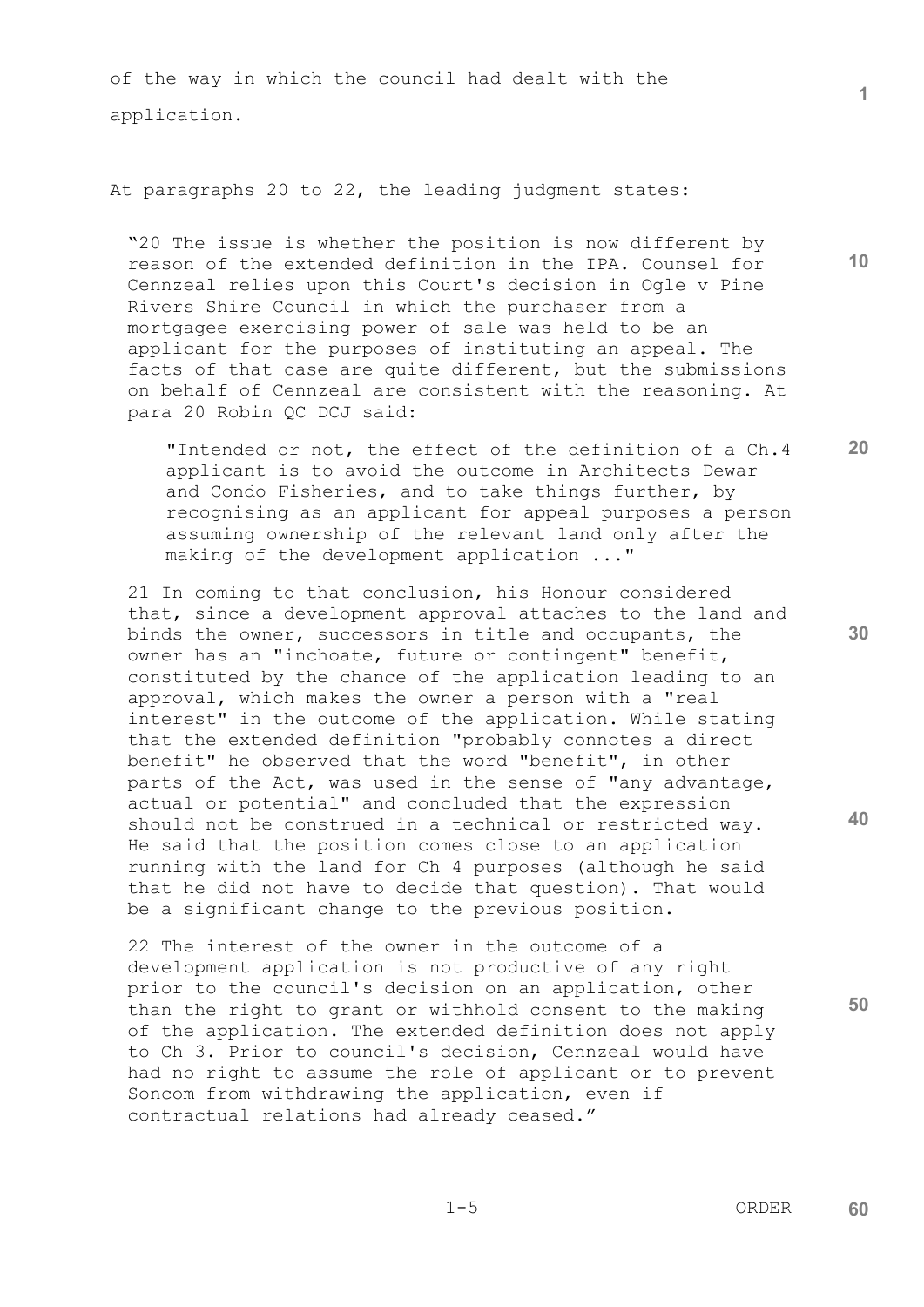Section 245 of the Sustainable Planning Act 2009 (SPA) corresponds with s 3.5.28.

Mr Favell represented the applicant here. He inherited his brief from other counsel who is no loner practising at the bar.

The history of the application, so far as I am personally aware of it from conducting reviews, shows the respondents from the outset challenging the validity of it - indeed, whether the court even has jurisdiction; they have been expressly challenging the applicant's contentions as entirely unsustainable; at earlier or later stages, all have placed the appellant on notice that costs will be sought against it.

**30 40** While accepting that the decisions referred to above, which tend to acknowledge the entitlements of the applicant for a development approval, are not directly in point, Mr Favell seeks to use the approach to indicate that the original development applicant has a part to play and, more importantly, rights that can be protected in the development approval if one has been granted by the local government.

**50** The section referred to in the extract quoted from Keane JA's reasons commences: "The development approval attaches to the land". That has, in my view, always been taken as ensuring that a development approval runs with the land for the benefit of the owner of the land for the time being.

 $1-6$  ORDER **60**

$$
1-6
$$

**1**

**10**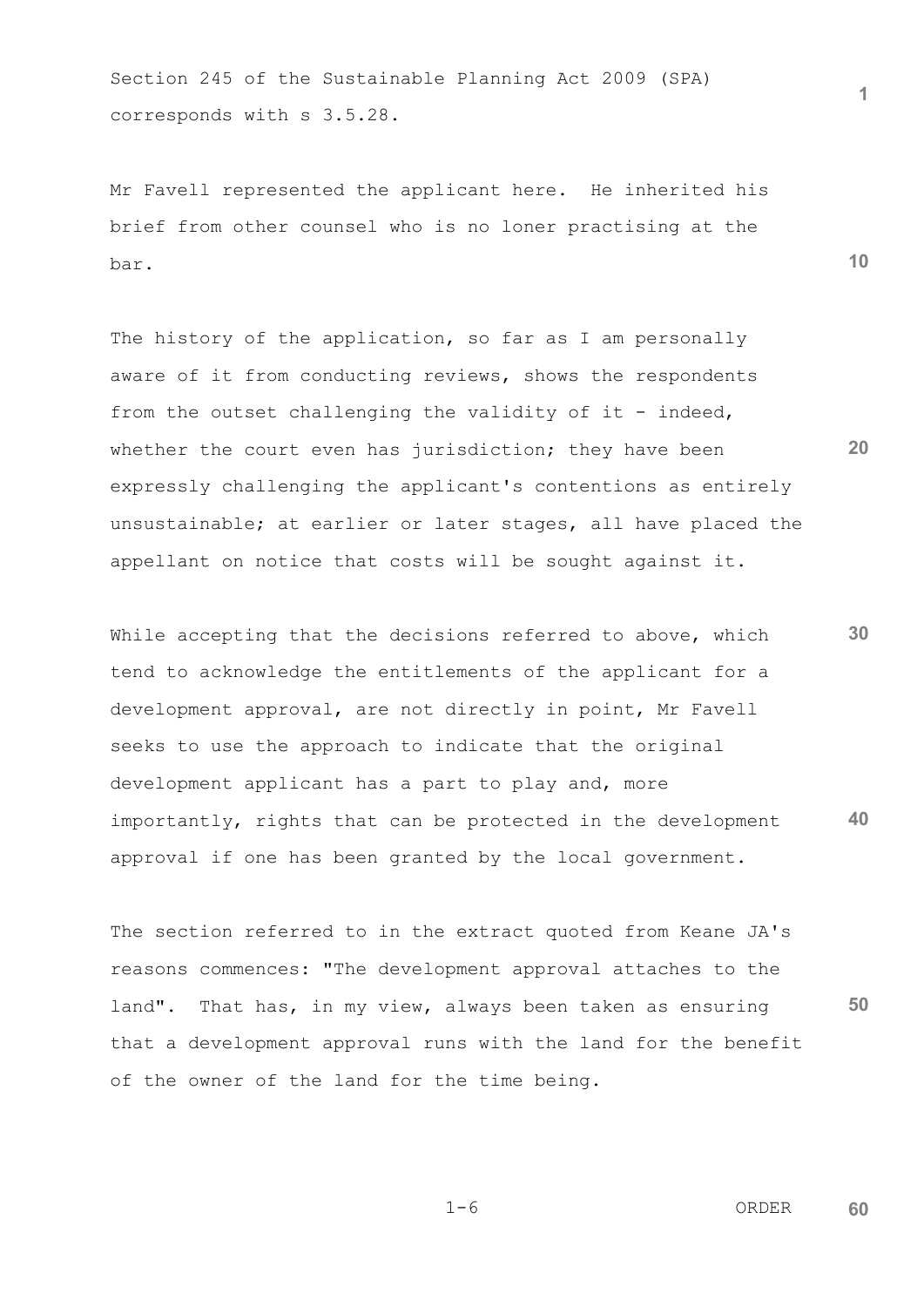Mr Favell's contention is that what that section is all about, as indicated by the following words in subsection (1) and perhaps subsection (2) as well, is ensuring that subsequent owners are bound by the conditions of a development approval.

**10 20** He cites as an instance of that occurring Hawkins v. Izzard [2001] QPELR 423 (at D), especially at page 429 where there is support for the proposition that IPA section 3.5.28 is there to ensure that conditions have to be complied with. That the section may impose burdens that come with a development approval on owners does not exclude its apparent purpose of confirming that the benefits run with the land. That the benefits pass to a new owner has never, to my knowledge, been challenged, until now.

**30 40** The recent High Court decision of Hillpalm Pty Ltd v. Heaven's Door Pty Ltd [2004] 220 CLR 472 has revealed some potential difficulties where other principles intrude, in particular, the indefeasibility provisions of the Torrens legislation. There, a subsequent owner escaped liability to provide a right of way because what Cullinane J criticised as inefficient administration led to there being no notation of the proposed right of way in current searchable records of the Registrar-General in New South Wales.

**50** The applicant's proposition today is that section 3.5.28 has really nothing to do with ownership of a development approval from the standpoint of being entitled to implement it or, in the present context, make a request to have it changed.

 $1-7$  ORDER **60**

$$
1-7
$$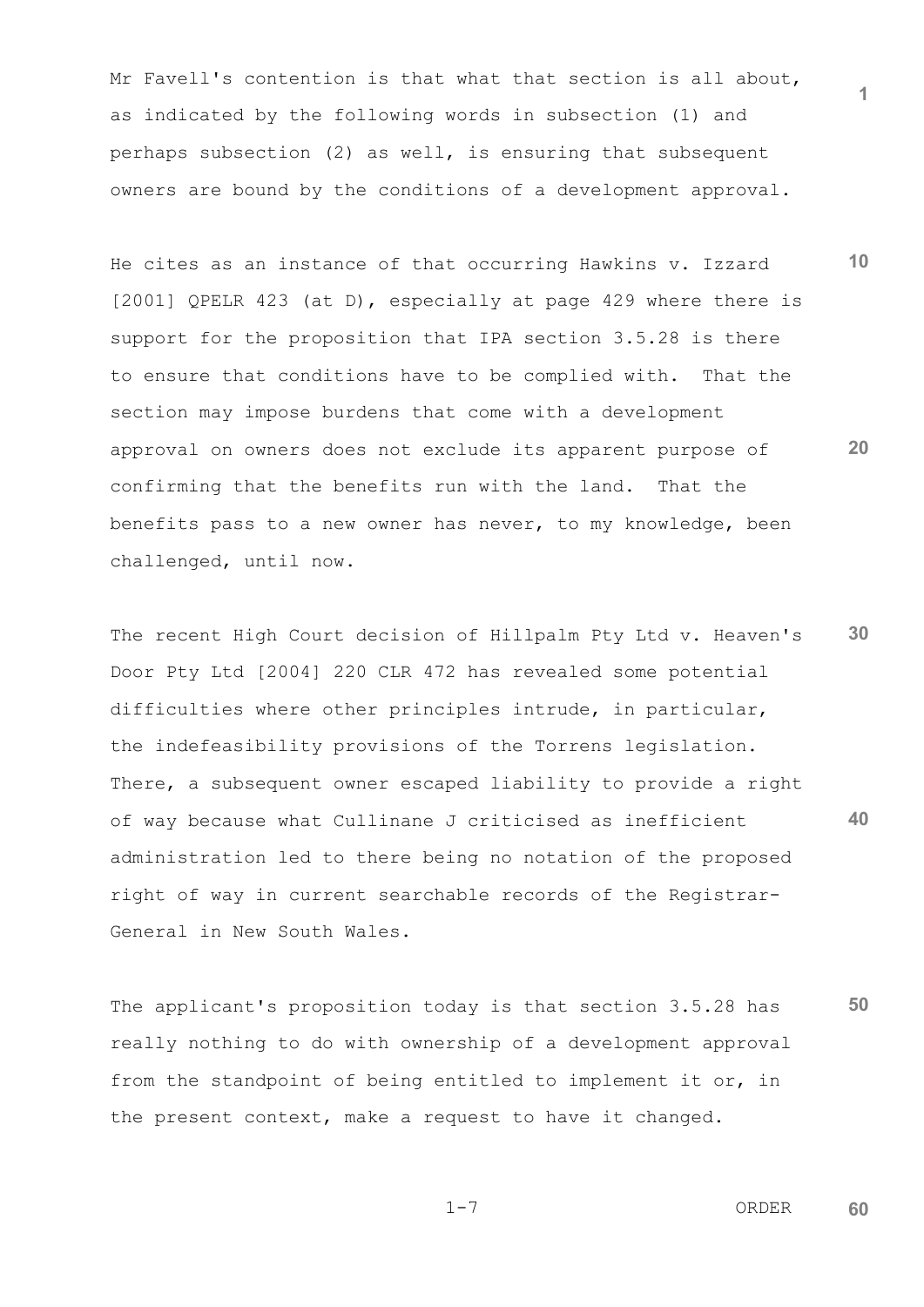Both section 3.5.24 and section 3.5.33 of the IPA are potentially available if a person wants a minor change to be made to a development approval, in the first instance, or if a person wishes to change or cancel a condition in the other.

**10** In the applicant's submission, "a person" has to be read down. It was observed that the expression is not "any person", with the suggestion that "any" might let in a wider class entitled to make requests.

**20 30** The notion is that there has to be some qualification on "a person". Vantage, the third respondent, which made the application in this regard, was, as Mr Favell correctly points out, never an applicant for purposes of the underlying development application, nor an owner. It could not point to any specific assignment to it of any application or approval. Contrary to the submissions of the other parties, the applicant submits that the IPA does not confer ownership of approvals.

**40** Both section 3.5.24 in subsection (3) and section 3.5.33 in subsection (3) provide that if the "person" is not the owner, the request must be accompanied by the owner's consent. That was the case in respect of the request made by Vantage with the assistance of the second respondent.

The applicant's submission is that the owner's consent cannot have the effect of conferring on an entity such as Vantage any relevant right. There is some support for a proposition along

 $1-8$  ORDER **60**

**1**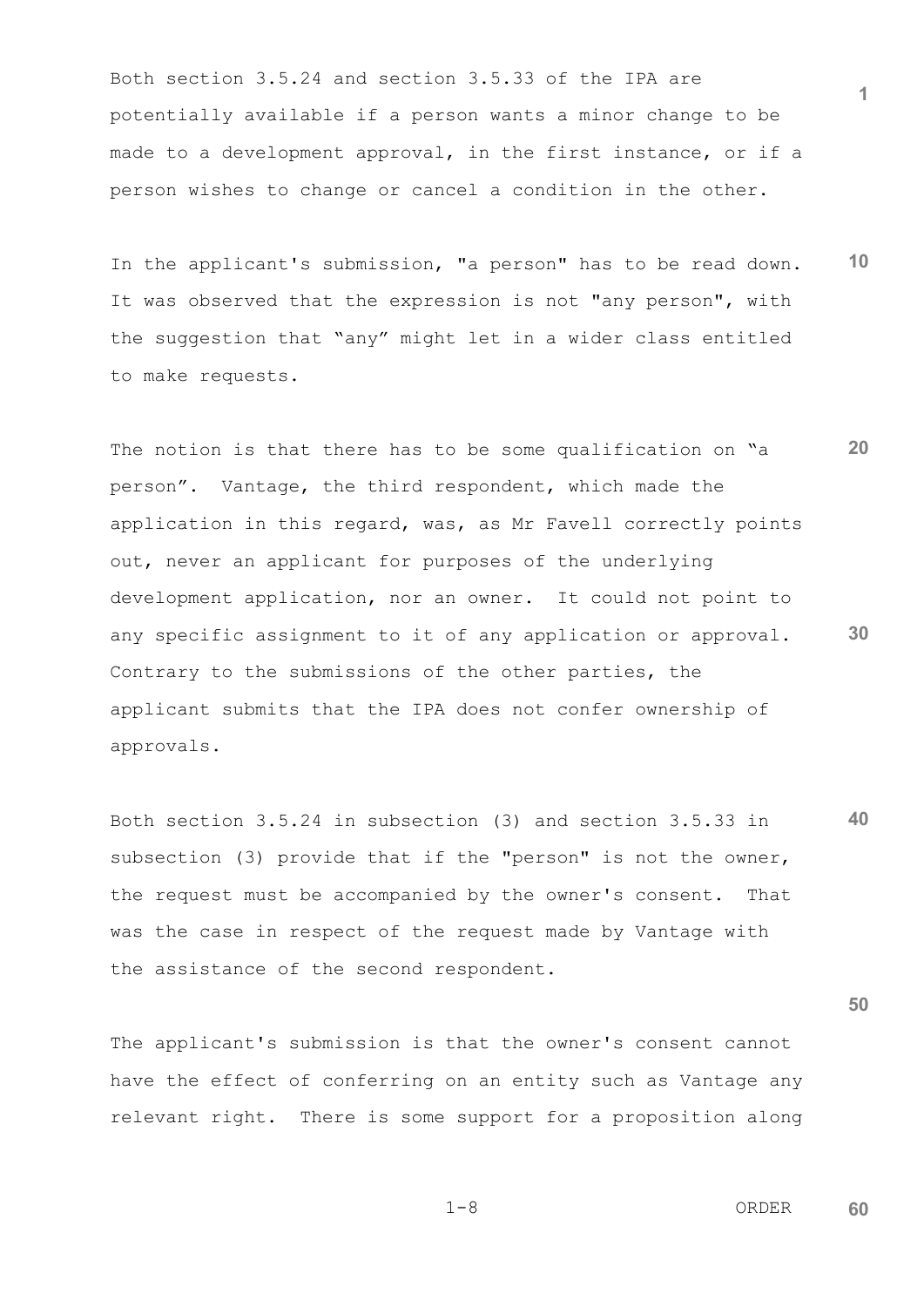**1 10** those lines in Sushames at first instance at [17] in particular. The currency of a submitter appeal meant that the development approval under appeal had not taken effect: IPA s 3.5.19. Judge Rackemann had to determine whether an owner with nothing to rely on but having consented to a development application made by someone else; it was held not entitled to participate in the appeal as "applicant".

My view is clear that section 3.5.28 does confer ownership in the sense of the right to take advantage of a development approval on the owner of land for the time being.

Mr Favell did not shrink from submitting that such an approval could not be implemented without the consent of the original applicant for the approval to the use of its intellectual property.

**40** If that is the case, in my view it has nothing to do with rights that can be enforced in this court. There may be other courts or tribunals where relief by way of protection of rights that Mofo might have could be obtained, even to the extent of preventing construction of development.

Some of the respondents were highly critical of the applicant for failing to take steps unspecified to protect any intellectual property rights it might have.

In my opinion, a development approval not only runs with the land, it forms part of the whole planning regime for the local

 $1-9$  ORDER **60**

**20**

**30**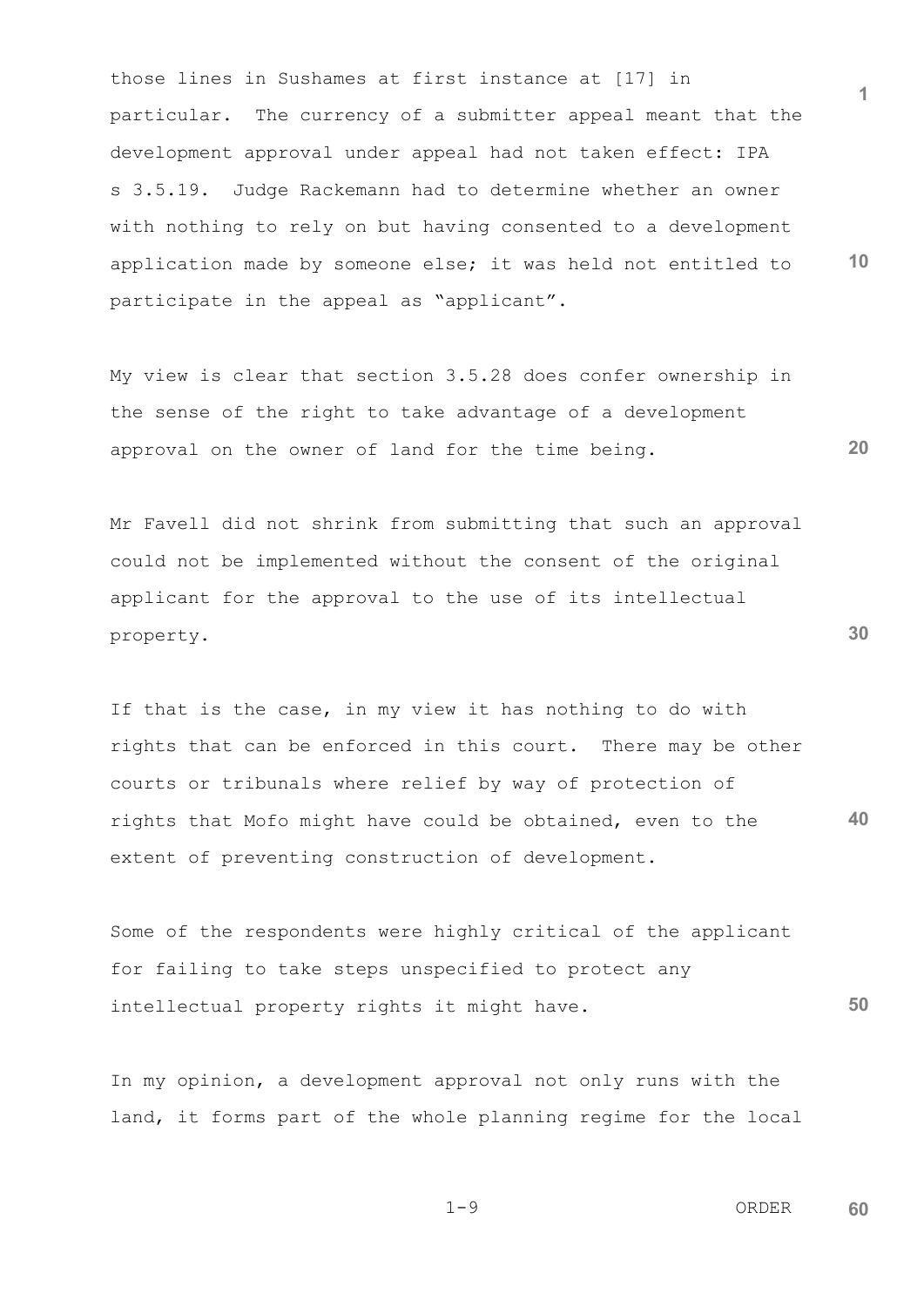government area - conferring development rights which may well differ from those that the general planning arrangements confer.

**10** The council has today placed before the court an affidavit which shows that in respect of this very development approval there has recently been another application involving the fourth respondent, the outcome of which is yet another change to the original development approval in the negotiated decision notice.

For what it is worth, my view is that "a person" in the sections which authorise requests to change a development approval or the conditions of it is perfectly general. The control that exists lies in the recognition of the owner's role in subsection (3) in each case.

**40** The respondents, or some of them, contended that the court lacks jurisdiction to entertain the application in any event, the assertion being that it does not qualify as a proceeding for a declaration about "a matter done, to be done or that should have been done for this Act" for purposes of section 4.1.21(1)(a) of IPA. The equivalent SPA section is 456.

I am not persuaded that the court lacks jurisdiction.

The council's challenged decision was either done or purported to be done for the IPA, if not the Sustainable Planning Act 2009 which has replaced it.

$$
1\!-\!10
$$

 1-10 ORDER **60**

**20**

**1**

**30**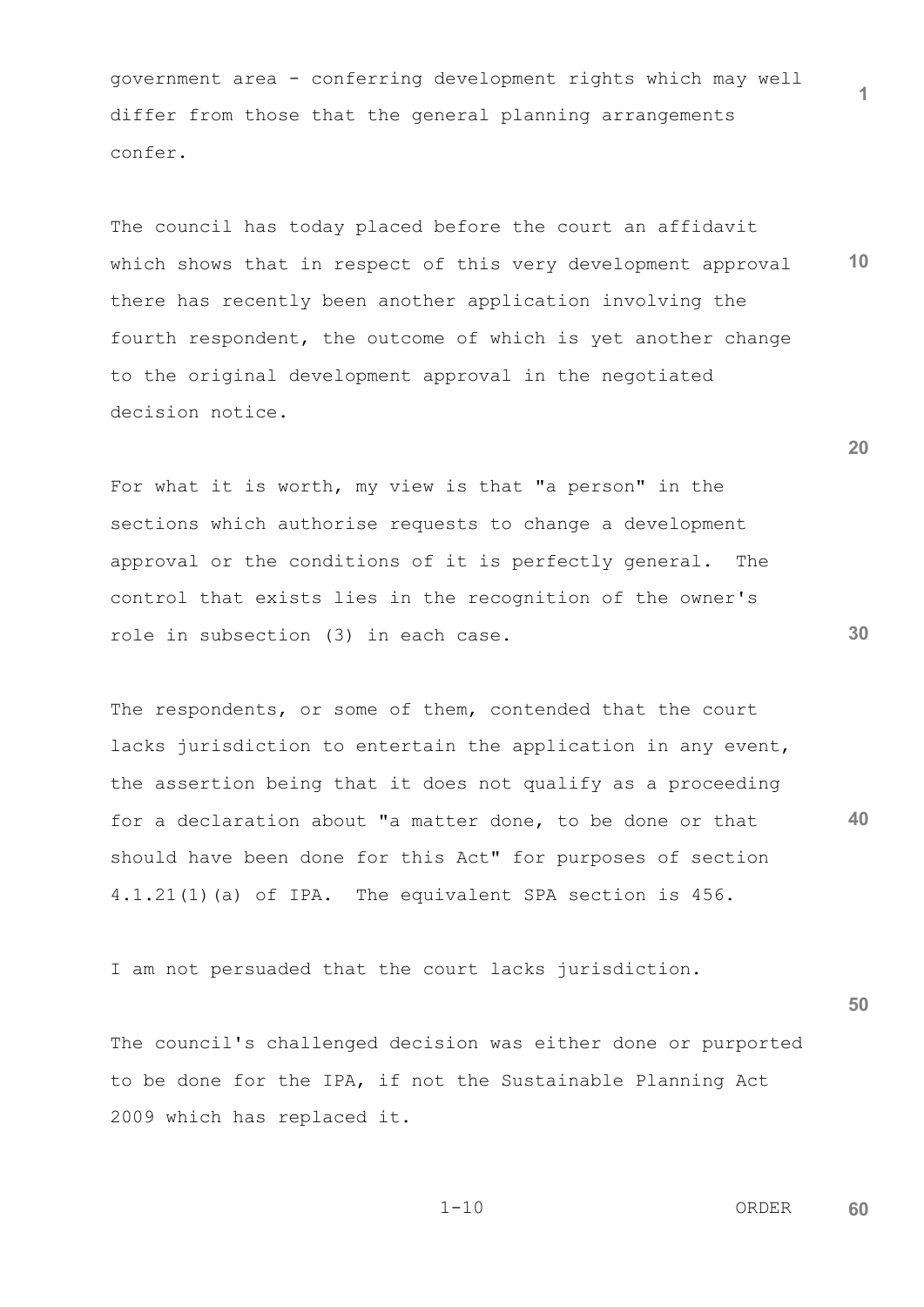A proceeding seeking a declaration that that was not properly or effectively done, in my view, on its face, comes within the court's jurisdiction.

**10** It is only by scrutiny of the grounds which are relied upon that one encounters potential issues about the appropriateness of this court as a forum. That may lead to an outcome of a kind frequently encountered, that the grounds relied on in a proceeding are inadequate to support the relief sought.

**20** In my view, the court does have jurisdiction.

The application, however, ought to be refused, and it is.

There are issues about costs. All of the respondents are, I think, seeking indemnity costs. Mr Favell has not had an opportunity to address the court in that regard. I will provide him with one.

...

HIS HONOUR: In my opinion, the stage was reached in respect of each of the respondents, perhaps at a different time, when the proceeding became frivolous and vexatious within section 4.1.23(2)(c) of the IPA.

The filing of the application on 19 February 2010 could not be so characterised, in my view. However, by 17 March when the proceeding came before me on a mentions day, the contentions

$$
1-1\,1
$$

 1-11 ORDER **60**

**1**

**40**

**50**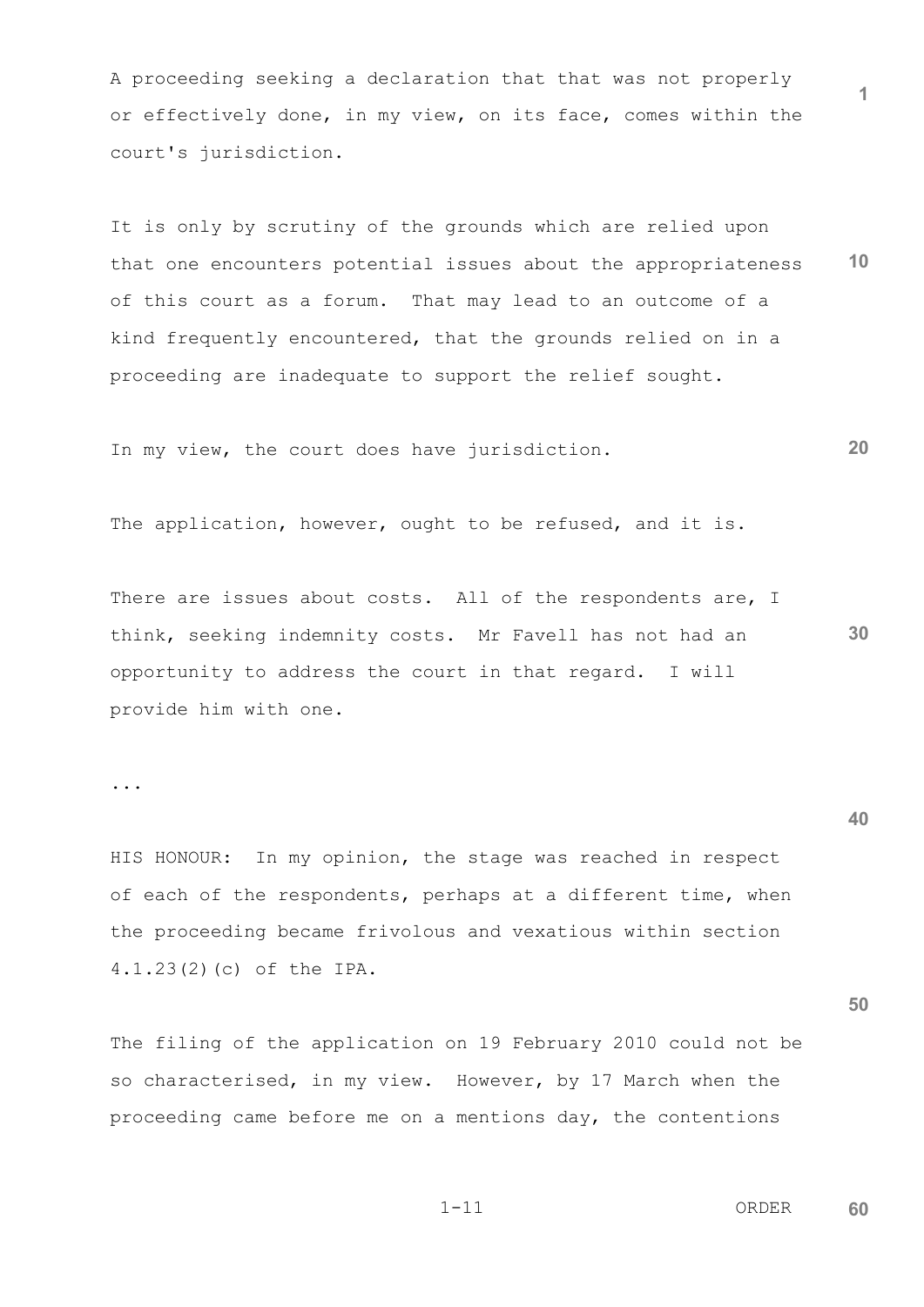of the respondents that the application was untenable, which have been vindicated today, and unsurprisingly, had been made abundantly clear to the applicant and its then counsel. Given that this is essentially a no costs jurisdiction, I would be reluctant to visit a costs order against the applicant in favour of a respondent who had not clearly intimated an intention to seek costs and, if that is relevant, as it is here for all respondents, costs on the indemnity basis.

**20 30** It is clear from the authorities that Mr MacNaughton (for the second respondent) has collected that costs can be and have been ordered on that basis in this court. See Kalglen Pty Ltd v. Brisbane City Council [2009] QPELR 643; Collier v. Brisbane City Council [2009] QPELR 679; Gold Coast City Council v. Metrostar [2005] QPELR 17; Sinnathamby v. Purcell [2003] QPELR 237. The Court of Appeal decision in Mudie v. Gainriver Pty Ltd No 2 [2003] 2 Od R 271 has been found of considerable assistance by judges of this court.

**40 50** One particular feature I will mention concerns Mr MacNaughton's client which has from the outset contended that it played a role as agent only and ought not to have been joined in a proceeding and, certainly, ought to have been released once it made that point. On 29 April 2010, within the time allowed to the respondents by the orders of 17 March 2010 for the purpose, the fourth respondent filed an application to strike out under rule 171 of the UCPR, which sought indemnity costs for all respondents.

 1-12 ORDER **60**

**1**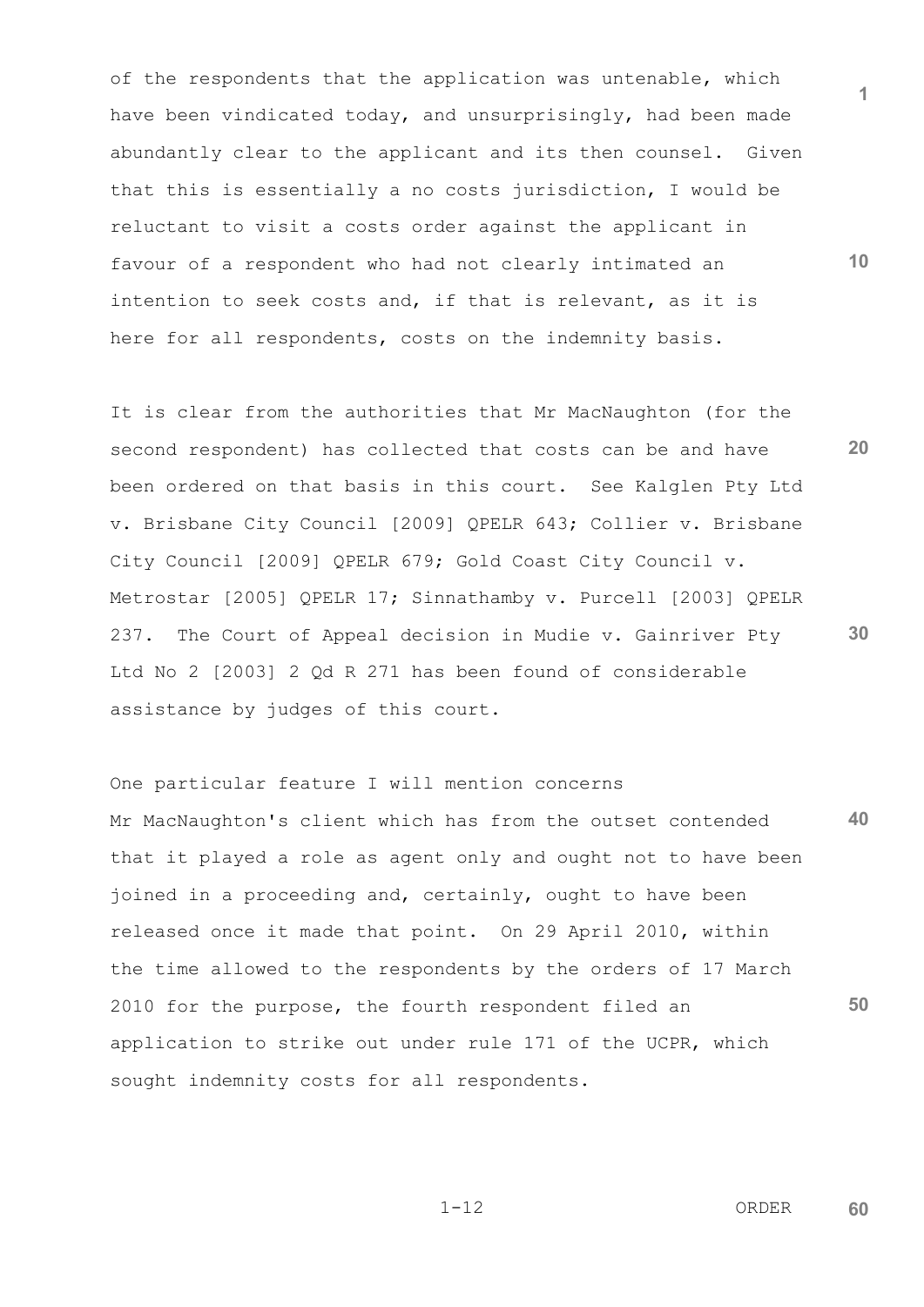In my opinion, on a theory that the application made for Vantage ought never to have been made, it was defensible for the applicant to join its agent or consultant as well as Vantage. I do not accede to Mr MacNaughton's approach in that regard.

**20** On the major issue, however, as indicated, I think the application did become frivolous and vexatious and ought to have been acknowledged as such once there was some ventilation of the considerations around the time of the mention on 17 March this year. At page 5 of the transcript one reads:

"HIS HONOUR: You say all of this has got into the public realm now as a result of the development approval. The law in relation to this parcel of land has changed and certain development rights attached to it-----

MR MacNAUGHTON: True.

**40** HIS HONOUR: -----and they are in a different sphere such that Mr Cochrane's people can't come along and say "Because we got the original idea we remain in charge of any changes being made to that idea."

**50** MR MacNAUGHTON: That's right. Your Honour, as it happens under 3.5.28 of IPA the approval once it takes effect runs with the land. Mr Cochrane's client is then as of that moment no longer entitled to run those

**10**

**30**